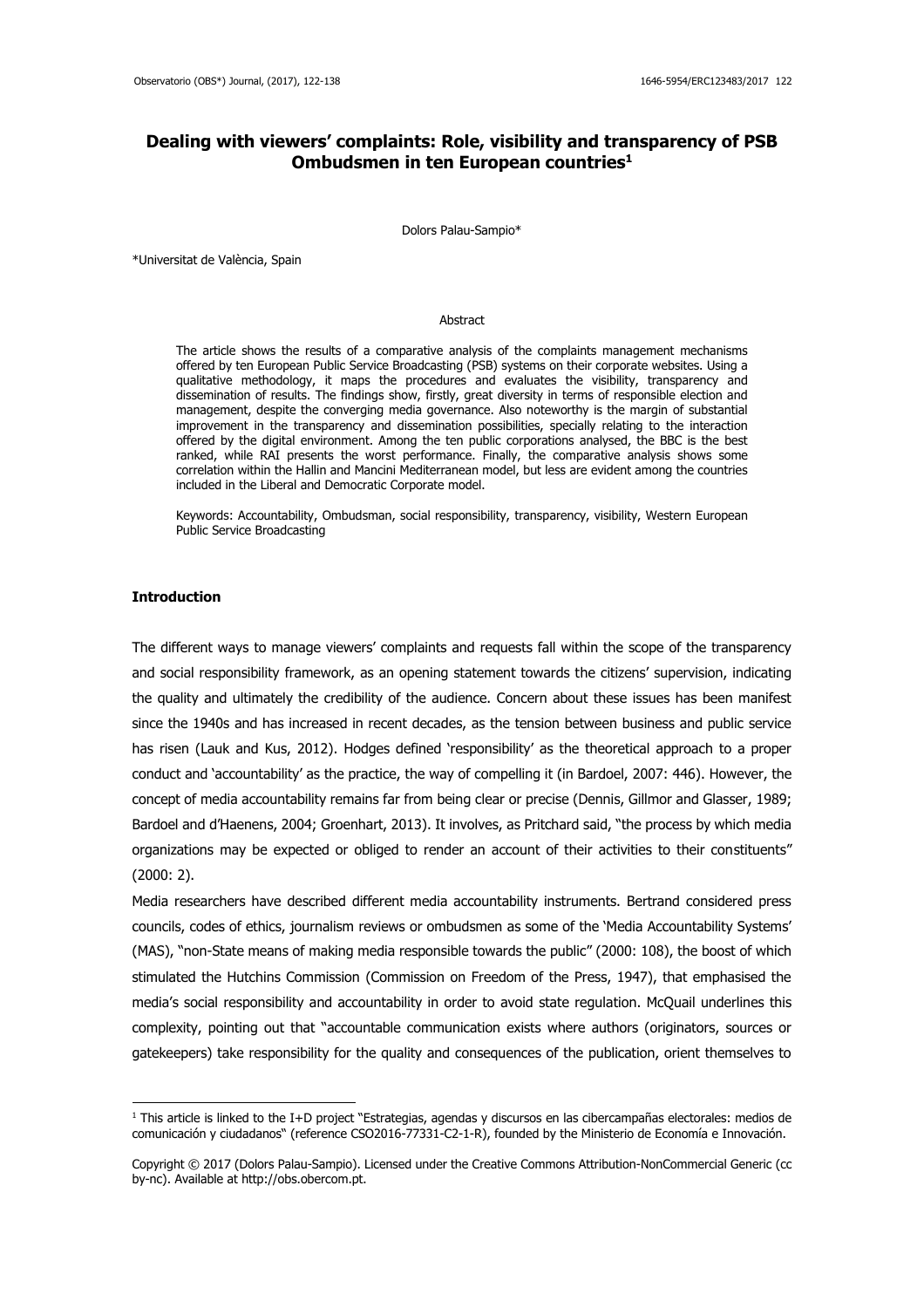audiences and others affected, and respond to their expectations and those of the wider society" (2003: 19). He identifies four different types of accountability: the market, the professional, the public and the legal/regulatory type. Bardoel and d'Haenens (2004) refer to the latter as *political accountability* (associated to media policy and regulation) and define *market accountability* in relation to the forces of the market and audience preferences; while considering that the *public and professional accountability* have a selfregulatory nature. The present research pays attention mainly to *public accountability*, but considering the character of the PSB studied, political accountability also has an influence, at least since the setting-up is supported by legal instruments.

Public Service Broadcasting (PSB)—and particularly the TV—plays an important role in the European context "as a social and political tool, accessible to all and contributing to pluralism, diversity and democratic expression" (Iosifidis, 2007: 6), a fundamental element in the public sphere in the Habermasian sense (Dahlgren, 1995). Authors have pointed out the necessity to evolve from a PSB to a real Public Service Media (PSM) in the new multimedia environment (Jakubowicz, 2010), that involves "serious audience implications" and brings to light the concept of communication rights (Bardoel, 2007). One of them is "the right to selfexpression, which includes access to channels and platforms where citizens can make themselves seen and heard, and also listened to" (2007: 61). Hasebrink, Herzog and Eilders emphasise the need to promote the voice of the viewers and increase cooperation between the representative organizations (2007: 90-91).

Hasebrink highlights that viewers are not simply consumers but also citizens, owners of rights and members of a democratic society, and proposes a change in the paradigm of audience research, in order to consider this role in different types of media governance activities (2012). Taking into consideration the viewers' participation options, Hasebrink, Herzog and Eilders describe two models: the one available through politics, regulators or media companies and the self-regulated one, such as viewers' organizations<sup>1</sup> (2007: 79-80). The first model includes representation in controlling bodies, communication platforms for discussion, qualitative audience research—mostly focused on the consumers' role—and complaint procedures (2007: 79-82). The second one is a widespread measure that exists in almost every European country, but is provided as well for broadcasters themselves, regulatory authorities and self-regulatory organs like press councils. Amongst the diversity, the Ombudsman system originating in Sweden<sup>2</sup> represents an independent advocate or moderator. Hasebrink, Herzog and Eilders regret that usually complaints do not enter the public discussion but they consider the existence of an institutionalised procedure indispensable and value the high degree of sensitivity for viewers' concerns. "[A]s far as they are accomplished by rules, which secure that the respective cases become public and transparent, they can contribute to civil society discourse and control in media politics" (2007: 81-82).

### **Theoretical background**

### Evolution of the Ombudsman figure: from newspapers to TV

The press Ombudsman figure appeared in 1967<sup>3</sup> to face the crisis of credibility in two local newspapers from Louisville (Kentucky, USA), The Courier-Journal and The Louisville Times. Since the late sixties, the presence of the News Ombudsman has broadened throughout the world, not only in newspapers but also in audiovisual media. The Canadian Broadcasting Corporation (CBC) created in 1992 an office to investigate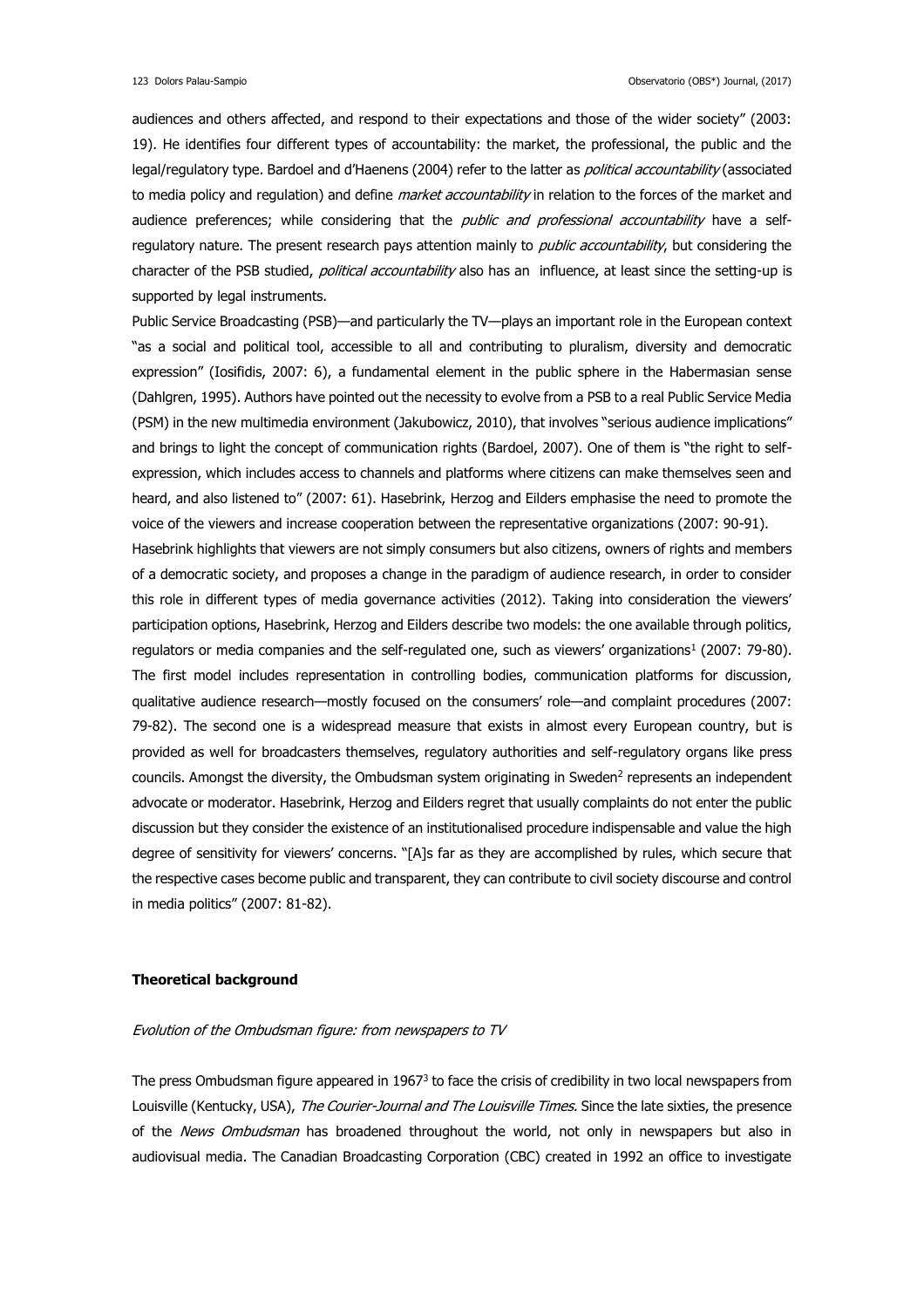complaints made by listeners (Mollerup, 2011). In Europe, the first ombudsman began operating in the Spanish regional Radio y Televisión de Andalucía (RTVA), in 1995 (Sánchez-Apellániz, 1996).

The functions attributed to the Ombudsman constitute a wide range of tasks, a complex role that demands a combination of pedagogical and critical skills but also, as the ONO<sup>4</sup> mission statement highlights, an independent and transparent behaviour: to listen to the audience complaints, investigate them and give answers to the readers or viewers, but also to make people understand the journalistic work, to correct mistakes and improve the quality, to publish the conclusions of the most significant cases and, all in all, to act as a supervisor of the newsroom self-regulation (Bertrand, 2000; Bernier, 2003; Goulet, 2004; Evers, Groenhart and Van Groesen, 2010; De Haan and Bardoel, 2012). Even in public broadcasting corporations, as Mollerup (2011) explains, the performance is a combination of activities: barking watchdog, head of appeals, radio or TV anchor in a complaints program, mediator between audience and media, responsive representative on what is of concern to the audience and internal quality supervisor.

The Ombudsman is an atypical position, not only because of his place in the newsroom—separate from it, whilst being part of the editorial structure with a special independency—but also due to his performance in different phases of the production process (critical, preventive or encouraging professional awareness) (Elia, 2007: 21). Despite his establishment in different countries and media culture environments, the Ombudsman is still an exotic position—the Organization of News Ombudsmen (ONO) has 55 regular members from 23 countries. Reasons for this are mainly financial—this position can be seen as a kind of luxurious addition—, nevertheless, it is also possible to find managerial inconveniences related to the thread to the redactor-inchief authority or the demoralising effect on the staff, or divergences over the effectiveness of the role (Glasser, 1999; Aznar, 1999; Evers, Groenhart and Van Groesen, 2010). A good deal of these issues are reflected in empirical research that tries to define their role between the readers and newsroom—Readers' Advocates or Newspapers' Ambassadors?, quoting Van Dalen and Deuze (2006)—or the management of relations, credibility and legitimacy (Evers, Groenhart and Van Groesen, 2010; Evers, 2012), pointing out the personality of the Ombudsman (Agnès, 2008; Bernier, 2011; Lauk and Kus, 2012).

To protect and enhance the quality of journalism is the first aim listed on the ONO mission statement. This clearly shows the demand of excellence that the accountability instruments involve, and also the narrow relationship with another concept linked to the readers and viewers' perception: credibility. Quality and credibility are both polyhedral and elusive concepts, originally associated to the economic field as a combination of professional solvency and—more recently—social responsibility (Palau and Gómez Mompart, 2013).

In recent decades, many researchers have underlined the quality-credibility correlation in the journalistic field, mainly in the USA (Hovland and Weiss, 1951; Metzger et al., 2003; Kovach and Rosenstiel, 2001; Maier, 2005) and Germany (McQuail, 1992; Schatz and Schulz, 1992; Ruß-Mohl, 1994) but also in some Latin American countries (Freundt-Thurne, 2009; Gutiérrez-Coba, Salgado-Cardona and Gómez-Díaz, 2012).

### Online Media accountability

As Bardoel and d'Haenens (2008) note, the media and particularly PSB have been reluctant to provide instruments for accountability, and only recent events have motivated a change of strategy (De Haan and Bardoel, 2011: 29). Often facing politicians and government critics, Mollerup insists that an independent, resident ombudsman—together with other mechanisms of self-regulation—is key in PSB (2011: 101). Media institutions and journalists prefer professional and public accountability mechanisms (De Haan and Bardoel,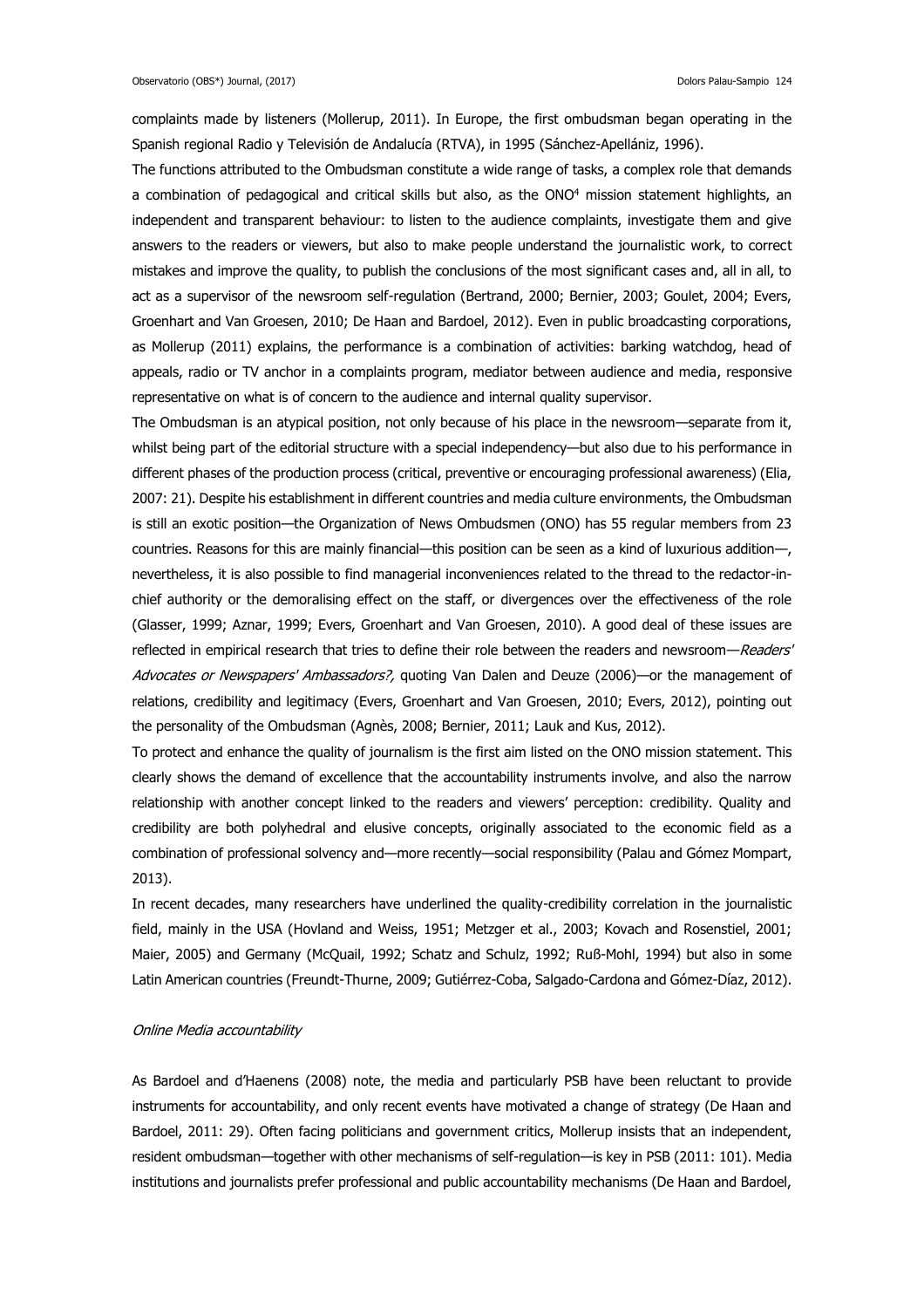2012: 3), but Groenhart estimates that much potential of public media accountability is wasted because professionals and companies identify it from an *improvement-by-sanction perspective* and subsequently reject it claiming professional autonomy (2013).

However, some scholars perceive a change in the motivations, moving from a concept rooted in the paradigm of social responsibility—more likely to see accountability instruments as a limitation—towards another focused on citizen participation—mainly as a reaction against the first one for failing to achieve the desired results (Christians et al., 2009; Von Krogh, 2012). In this sense, Groenhart observes "an emerging interest in transparency and dialogue in journalism by means of consumer loyalty and innovating journalistic practices", that "shifts the focus from a punishment perspective towards more rewarding cooperative logics" (2013: 1). In recent years, the impact of the online MAS has focused the attention of many studies, related to issues such as participatory journalism or blogging (Domingo and Heinonen, 2008; Hermida, 2010; Singer et al., 2011). Projects like Media Accountability and Transparency in Europe (MediaAcT) incorporate online tools when mapping media accountability infrastructures and journalists' attitudes towards media selfregulation in 14 countries (Eberwein et al., 2011). Heikkilä et al. (2012), on their behalf, analysed the emerging practices and innovations. Nevertheless, some scholars point out the concerns of verification, accountability and accuracy of some of the spaces (Fenton, 2010; Ruiz et al., 2013) or note that, despite the interesting contribution, "the technological ease of participating does not automatically create a more democratically involved citizenry" (Holt and Von Krogh 2010, 298). Others, after an international survey, are even more categorical: "[I]t becomes clear very quickly that the highly-touted online communication is in no way the new miracle cure in the general struggle for more journalistic responsibility" (Eberwein and Porlezza, 2014: 433), in line with the considerations of De Haan and Bardoel (2012: 17).

Advantages of online media accountability in terms of speed or costs could suggest that the internal Ombudsman has become an old-fashioned or irrelevant figure. Changes in candidate profiles, elimination of the post, or substitution of tasks<sup>5</sup>, all mainly justified by financial reasons, are emphasised in some studies (Evers, Groenhart and Van Groesen, 2010; Starck, 2010; Quixadá, 2010). Replacement was not the conviction of authors like Ruß-Mohl (1994: 22-23), Pritchard (2000: 186) or Bertrand, who considered that "while every existing media accountability instrument is useful, none is sufficient. None can be expected to produce great direct effects. They supplement each other" (2000: 154). Neither can the conclusion of more recent research, such as that conducted by Evers, Groenhart and Van Groesen, highlighting that, despite some trends, "there are amply sufficient points of departure to conclude that the news ombudsman contributes to fostering journalistic quality" (2010: 150).

Fengler, Eberwein and Leppik-Borg underline the advantages of audience-inclusive web-based media accountability instruments in terms of costs, efficacy and viewers' participation (2011). Media around the world have implemented online mechanisms to handle audience collaboration as much for comments as for content contributions, voting, gaming or complaining. The aim of this article is to focus on the last interaction in order to know what kind of systems have been set up in ten PSB of Western European countries to deal with complaints. We are interested not only in who develops the functions, either an individual or a board, but also in how the complaints process is directed. Those aspects define the first research question:

> RQ1: What kind of models can we identify among the variety of figures operating in Western Europe PSB?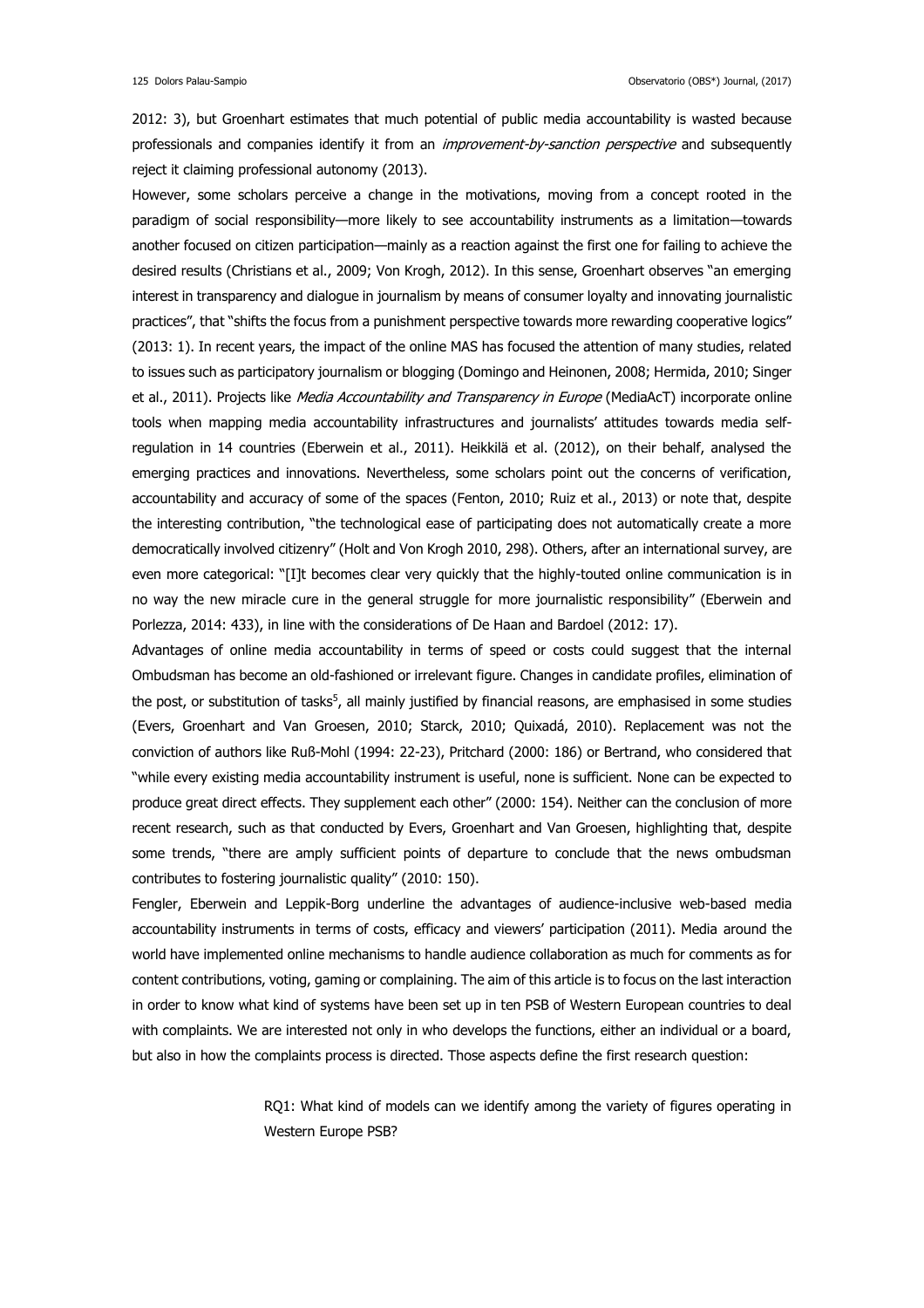The second aim is to characterise and classify how visible and helpful the complaint services allocated on the website of the PSB are, since they can represent an advantage in terms of provision of information, accessibility (access/contact) or transparency in respect to former options such as letters or phone calls. Besides, they can facilitate a more spontaneous contact and a pedagogical task. Finally, we will compare the data collected with the models defined by Hallin and Mancini (2004). The two last concerns are specified in the following research questions:

> RQ2: To what extent does the website implement the ombudsman role and facilitate the audience access? RQ3: Are the models coherent with the Mediterranean, Democratic Corporate and Liberal systems?

### **Method**

This article presents a qualitative desk research analysis of the online accountability instruments in ten European PSB: ZDF (Zweites Deutsches Fernsehen, Germany); BBC (British Broadcasting Corporation, UK); FTV (France Télévisions, France); RAI (Radiotelevisione Italiana, Italy); RTVE (Radio Televisión Española, Spain); RTBF (Radio Télévision Belge Francophone, Belgium); RTP (Rádio e Televisão de Portugal); ORF (Österreichische Rundfunk, Austria); SRGSSR (Schweizerischen Radio- und Fernsehgesellschaft, Switzerland) and RTÉ (Raidió Teilifís Éireann, Ireland). Considering the characteristics of some of the PSB, they have been studied as overall corporations: the three France TV *médiateurs*; the RTP provedor for TV and provedora for Radio; and, due to the regional organisation in Switzerland, the ombudsmen of the three most representative media—Schweizer Radio und Fernsehen (SRF), Radio Télévision Suisse (RTS) and Radiotelevisione Svizzera (RSI).

The first step in our analyses tries, among the diversity of options, to identify and categorise different models to deal with viewers' complaints. The method combines the analysis of data included in the website sections with indirect information from legal regulatory documents and bibliography. Our first aim was to obtain direct information from those responsible for the service but only a few of them filled in our questionnaire. For that reason and in order to homogenize the gathering of data, we finally decided on an indirect process. The data collection took place between May and June 2016.

In order to answer the second research question, a datasheet with a combination of questions about the website service was designed, aiming to audit visibility on the main page, accessibility, transparency of the process, publication of results, dissemination of legal and self-regulatory documents, use of social networks or disclosure on TV programmes.

The choice of countries and public service broadcasting –one for each country– is based on two criteria: firstly, the representativeness in the country (including the state versus regional emission character) and, secondly, the accessibility to the vehicular language by the researcher. Related to the first option, in Germany the Zweites Deutsches Fernsehen (ZDF) has been chosen instead of Das Erste (ARD) and, in Spain, RTVE instead of other regional broadcasters. The second rule determined the amount of countries included, representative of Western Europe, but also the election of the Radio Télévision Belge Francophone (RBTF) instead of the Flemish Vlaamse Radio- en Televisieomroep (VRT). The Swiss SRGSSR represents a special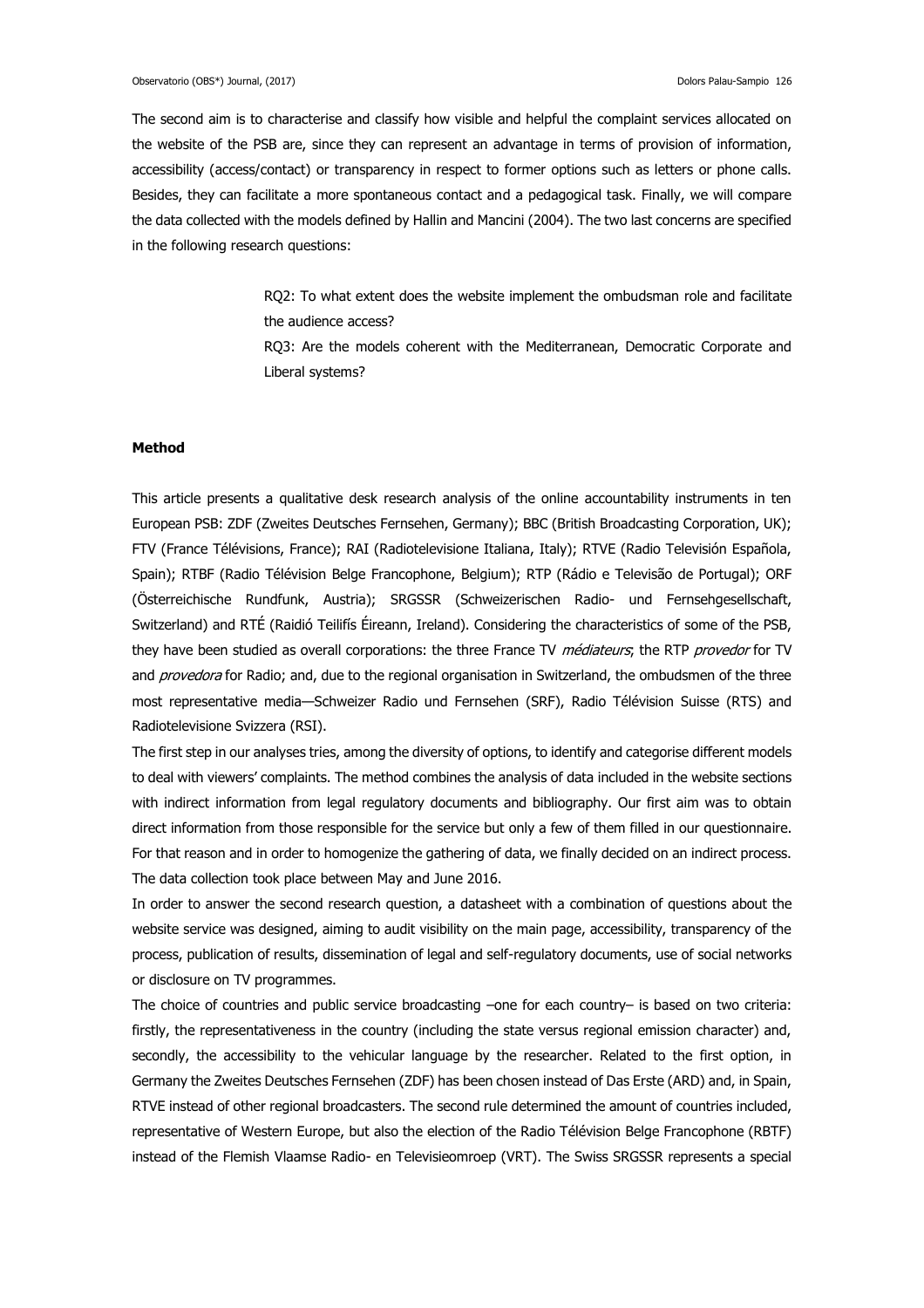case, since the corporation itself comprises four regional media, three of which—except the Radiotelevisiun Svizra Rumantscha—have been analysed.

### **Discussion**

## Models of procedure

With the goal of identifying, among the highest diversity of systems, some models of handling and resolving complaints, seven parameters relating to the procedure have been analysed (see Table 1): the regulatory document, the characteristics of those responsible (single member or a committee), the existence of previous labour links, the election of the main responsible bodies, the number of departments involved in the internal process, the possibility of an external appeal and the ultimate goal of the complaints process.

|                               |                                               |       |                    | <b>FRANCE TV</b><br>$\mathbf{\Omega}$<br>$\infty$<br>$\tilde{E}$<br>匥 |                    |     |             |      | <b>RTP</b> |              |     | <b>SRGSSR</b> |            |   |            |              |
|-------------------------------|-----------------------------------------------|-------|--------------------|-----------------------------------------------------------------------|--------------------|-----|-------------|------|------------|--------------|-----|---------------|------------|---|------------|--------------|
| <b>PARAMETER</b>              | INDICATOR                                     | 2DF   | BBC                |                                                                       |                    | RAI | <b>RTVE</b> | RTBF | $\geq$     | <b>RADIC</b> | ORF | SRF           | <b>RTS</b> |   | <b>RTE</b> |              |
| Main                          | Law or Statute                                | X     | X                  |                                                                       |                    |     |             | X    |            | X            | X   | X             | X          | X | X          | $\mathsf{X}$ |
| document<br>describing<br>the | Internal<br>Regulatory<br>Document            |       |                    | Χ                                                                     | $\pmb{\mathsf{X}}$ | X   |             |      |            |              |     |               |            |   |            |              |
| complaints<br>process         | Special protocol<br>or management<br>document |       | X                  |                                                                       |                    |     |             |      | X          |              |     |               |            |   |            |              |
| Main role                     | Single-member                                 |       |                    | X                                                                     | X                  | X   |             | X    | Χ          | Χ            | X   |               | X          | X | X          | $\mathsf{X}$ |
| played by                     | Committee                                     | $X^*$ | X                  |                                                                       |                    |     |             |      |            |              |     | $X^*$         |            |   |            |              |
| Previous                      | Yes                                           |       |                    | X                                                                     | X                  | X   |             | X    | X          | X            |     |               |            |   |            | $\mathsf{X}$ |
| working<br>relationship       | <b>No</b>                                     | X     | $\pmb{\mathsf{X}}$ |                                                                       |                    |     |             |      |            |              | X   | X             | X          | X | X          |              |
| Election of                   | <b>PSB President</b>                          |       |                    | Χ                                                                     | X                  | X   |             | X    | X          |              |     |               |            |   |            | X            |
| the main<br>responsible       | Board of<br>directors                         |       |                    |                                                                       |                    |     |             |      |            | X            | X   |               |            |   |            |              |
| bodies in                     | Audience Council                              | X     |                    |                                                                       |                    |     |             |      |            |              |     |               | X          | X | Χ          |              |
| internal<br>resolution        | Appointed<br>process                          | X     | $\pmb{\mathsf{X}}$ |                                                                       |                    |     |             |      |            |              |     | X             |            |   |            |              |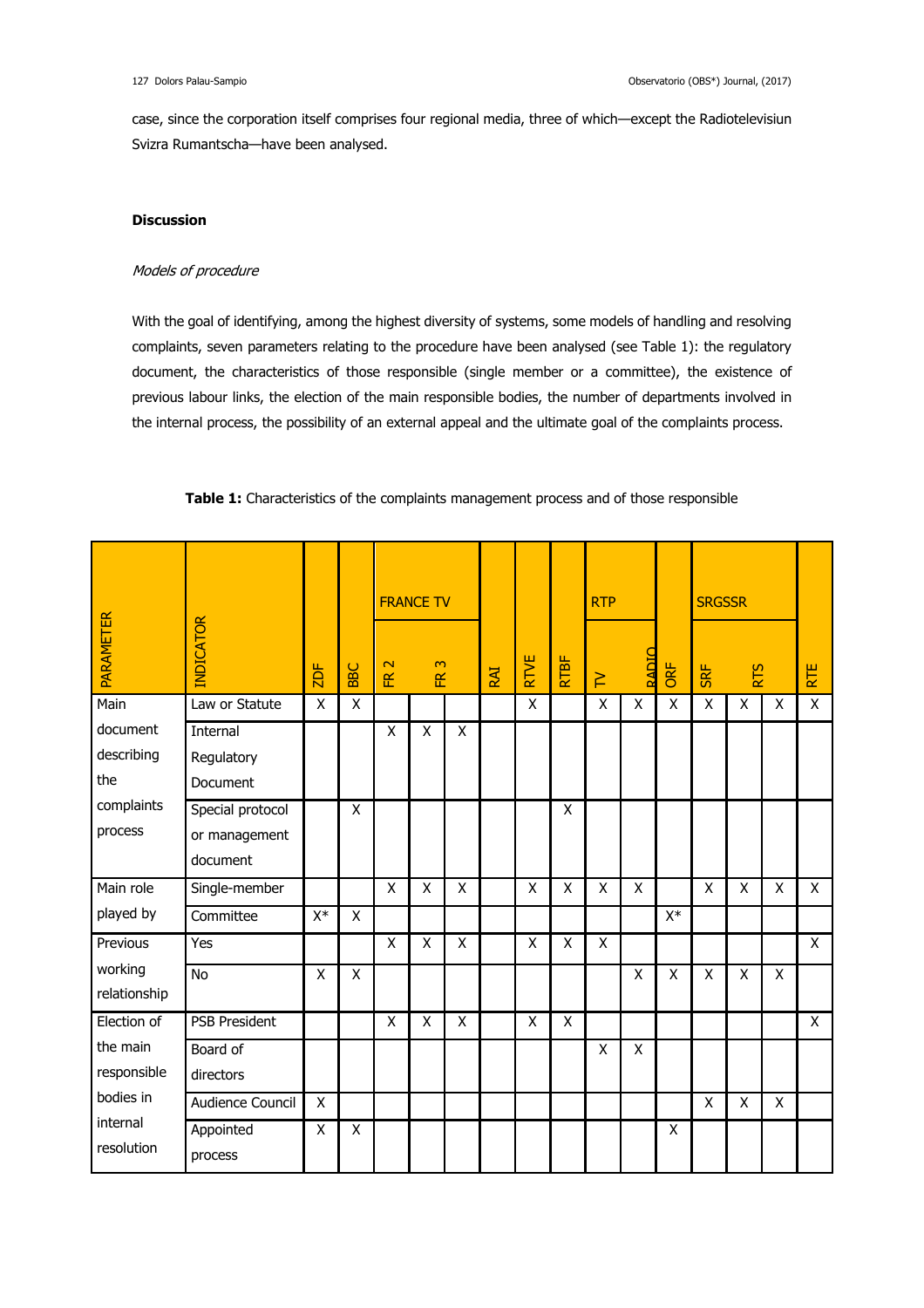| Maximum number of internal    |                      | $\overline{2}$ | 3 |              |   | 1 |   |   | 1 | 1 | 1                         |   |   |   |   | $\overline{\phantom{a}}$ |
|-------------------------------|----------------------|----------------|---|--------------|---|---|---|---|---|---|---------------------------|---|---|---|---|--------------------------|
| departments involved in the   |                      |                |   |              |   |   |   |   |   |   |                           |   |   |   |   |                          |
| complaints resolution process |                      |                |   |              |   |   |   |   |   |   |                           |   |   |   |   |                          |
| Possibility to appeal to      |                      |                | X | X            | X | X | X |   | Χ | X | X                         | X | X | X | X | X                        |
| independent authorities       |                      |                |   |              |   |   |   |   |   |   |                           |   |   |   |   |                          |
| Ultimate goal                 | Receive              |                |   |              |   |   | X |   |   |   |                           |   |   |   |   |                          |
| of the                        | complaints           |                |   |              |   |   |   |   |   |   |                           |   |   |   |   |                          |
| internal                      | Vote to transmit     |                |   |              |   |   |   |   |   |   |                           | X |   |   |   |                          |
| process of                    | Conciliatory act     |                |   |              |   |   |   |   |   |   |                           |   | Χ | Χ | X |                          |
| the<br>complaints             | Report<br>complaints | Χ              | X | $\mathsf{X}$ | X | X |   | X |   | X | $\boldsymbol{\mathsf{X}}$ |   |   |   |   | X                        |
| management                    |                      |                |   |              |   |   |   |   |   |   |                           |   |   |   |   |                          |

\* In the case of ZDF and ORF the members of the boards in charge of the complaints process are elected among the members of the audience councils, which incorporate political and civil society representatives, including a range of social, cultural, religious or labour associations.

Depending on the PSB, the procedure is described in a wide variety of documents, from laws (BBC, RTP, ORF, RTÉ, SRGSSR) and statutes (ZDF, RTVE) to internal governing texts (Chartre des Antennes, launched by the president of France Télévisions) or management documents (Quatrième contract de gestion de la RTBF). Together with the Royal Charter and the Framework Agreement, the BBC details their activity through different procedures. However, the RAI makes no reference to the complaints procedure, neither in the Legge Gasparri nor in the Code of Ethics.

Concerning the identity of the commissioner, the Western PSB map offers a majority of individual role players in charge of replying to viewers' complaints: *defensor del espectador* in RTVE, *médiateur (médiatrice)* in France TV, RTBF and French-speaking Switzerland, *provedor* in RTP, Head of Complaints in RTÉ, mediatore in the Italian-speaking Switzerland and *ombudstelle* or ombudsmann—as the new responsible Roger Blum is named—in the German-speaking SRF. There is also an unidentified service—the Italian RAI, that offers an email address and a phone number to contact the Social secretariat of RAI, part of the Communications and External Affairs Department (Santori and Ferrigni 2005: 162)—or a board of members, as have three corporations that choose to implement a collegiate decision. This is the case of the ZDF and the Austrian ORF, which channels complaints through the Fernsehrat (Television Council) and the Publikumsrat (Audience Council), respectively. The BBC presents different committees, on the top of which, making the last internal decision, is the BBC Trust, "the sovereign body within the BBC" (BBC).

The last three PSB also coincide on the independent election of the members, since they do not have any previous labour relationship and should be appointed by representative entities or, in the case of the BBC, by the Queen on advice from Ministers after an open selection process. The first group is completed by the Swiss SRGSSR, whose three regional *médiateurs* are independent. A second group is made up of France TV, RTVE, RTBF and RTÉ, all of which with an individual role player in charge with previous working relationships and directly elected by the management responsible, even though they are autonomous, as specified in the regulatory documents. RTP constitutes a kind of hybrid, with a radio *provedora* without labour links and a previous anchor as a TV provedor, but unlike other Mediterranean PSB, with an election conducted by the Board of directors with the consent of the Audience Council.

The complaints handling process involves in most cases only one responsible body or department, since the complainant does not have the possibility of an internal appeal in case of disagreement. This model is typical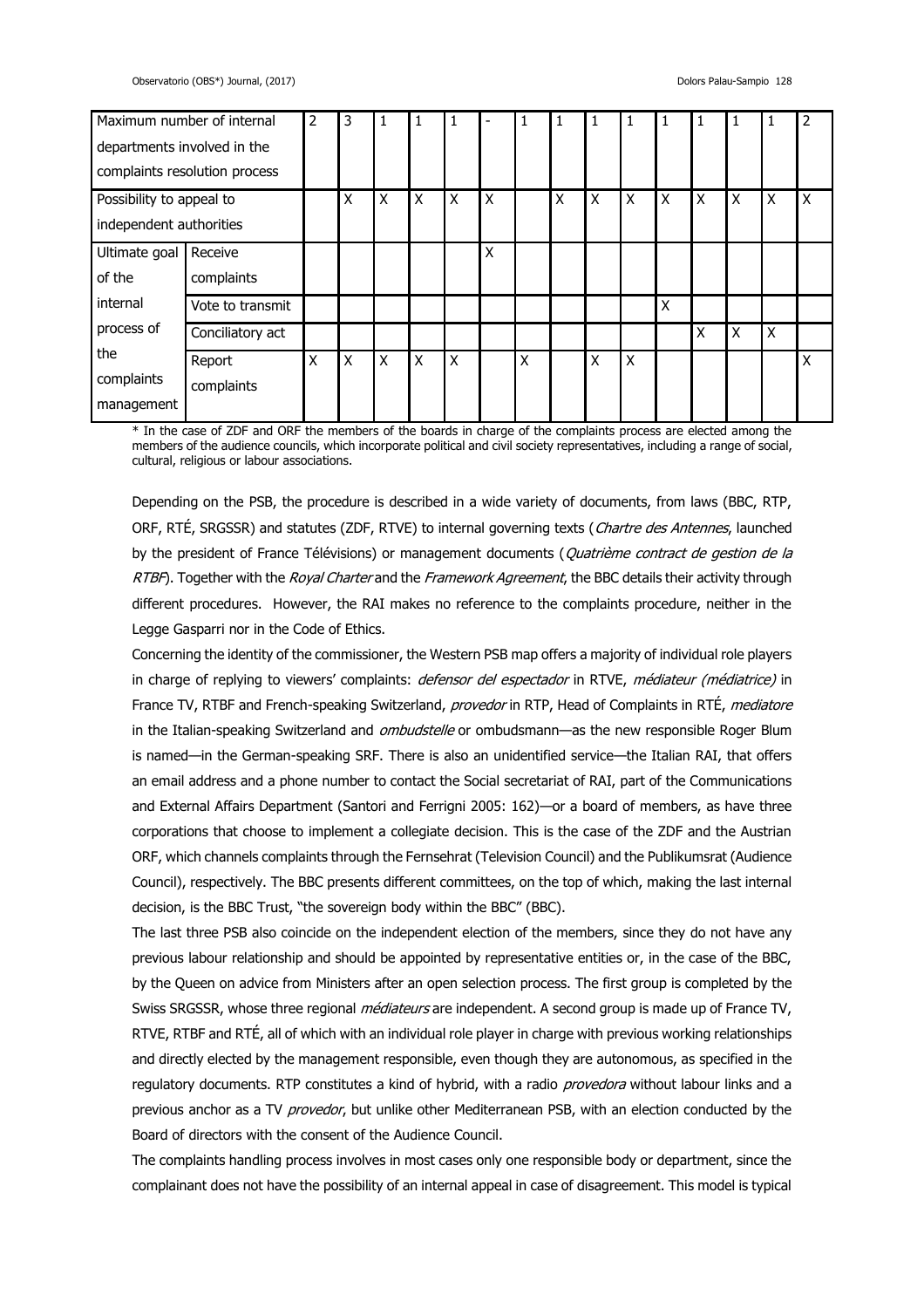of the most self-oriented style practiced in the PSB that created a special figure, such as the cases of Portugal, Spain, Switzerland, Belgium or France. The latter incorporated a revision system, considering the Médiateur des programmes as a kind of second internal instance for complaints, but in practice this is not clearly differentiated on the website. On the contrary, the BBC and the ZDF as well as the RTÉ propose a process involving several steps. The Irish PSB offers the possibility to contact first with the RTÉ's complaints office and, if members of the public who complain are not satisfied with the response, with the Head of Broadcast Compliance, for a review that "will always be carried out by an Editorial Manager senior to the member of staff who replied to the complaint in the first instance"<sup>6</sup> . The ZDF centralises the management of the complaints in the Fernsehrat but clearly differentiates between the first review in charge of the general manager and a second, in charge of a special commission (*Programmbeschwerden*) on the audience council. The BBC has designed a three step process that involves BBC Information or an editorial manager (stage 1), the BBC's Editorial Standards Board (stage 2) and the BBC Trust (stage 3), "ensuring that complaints are properly handled, and acting as a final arbiter on complaints previously handled by the Editorial Complaints Unit and divisional directors" (BBC).

Together with the internal procedure, BBC viewers in the UK can also complain to the broadcasting regulator Office of Communications (Ofcom) about public service content—except about bias or inaccuracy—, some commercial issues and Internet material. This system, with an external authority to appeal, is also available in Switzerland (Unabhängige Beschwerdeinstanz für Radio und Fernsehen, UBI [Independent Complaints Authority for Radio and Television]), Ireland (Broadcasting Authority of Ireland, BAI), Belgium (Conseil Supérieur de l'Audiovisuel, CSA [Superior Audiovisual Council]) and Austria, through the Bundeskommunikationssenat (BKS, Federal Communications Board, FCB). In France viewers can alert the Conseil Supérieur de l'Audiovisuel (CSA) [Superior Audiovisual Council] about law or regulation infractions, in Portugal the Entidade Reguladora para a Comunicação Social (ERC) [Media Regulatory Entity] and in Italy, the Consiglio nazionale dei consumatori e degli utenti [National Council of Consumers and Users]) acting within the Autorità per le garanzie nelle comunicazioni (Agcom) [Communications Regulatory Authority] attends the viewers' complaints. In Spain, regional Audiovisual Councils are operative in Navarra (CoAN), Andalusia (CAA) and Catalonia (CAC), but none exist at state level.

Considering the ultimate goal of the internal complaints process, it is possible to differentiate between four functions: complaints reception (RAI), transference to external instances (ORF), conciliation (Swiss) or delivery of an opinion (ZDF, BBC, France Télévisions, RTVE, RTBF, RTP, RTÉ).

### Visibility of the complaints sections

In order to define how the complaints sections are enclosed on the websites, the datasheet designed observes three main questions: usability, transparency and dissemination, all of which are itemised and evaluated on a scale from 0 (absence, if applicable) to 3 (best level). Usability is a key concept directly connected to the information architecture and navigation system, a quality attribute (Nielsen 2012) that determinates how useful an interface is. To measure this point we have analysed the *findability*—the quality of being locatable or navigable (Morville and Rosenfeld, 2007)—and functionality of the section. According to the character of the navigation component (front page or major section, sub-site or lower tier) and its placement (top or bottom), we have assigned a value. None of the websites analysed places this section on the most visible point, the front page. However, most of them locate it on the fat footer (value 2) or on a top or bottom sub-site (value 1).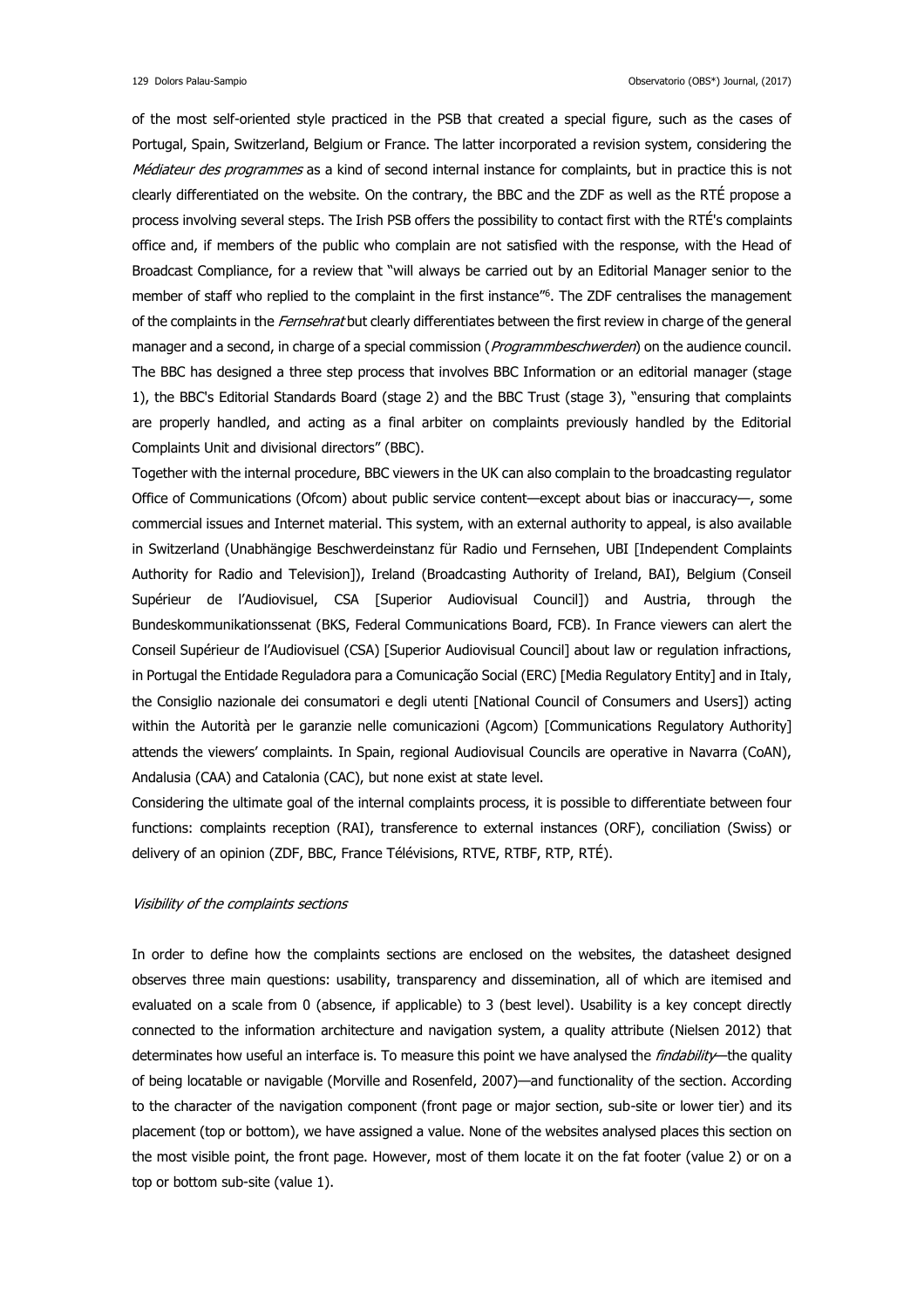| INDICATOR*<br>PARAMETER |                                              |                |              | <b>FRANCE TV</b> |                |                |                |                |                | <b>RTP</b>     |                |                |                | <b>SRGSSR</b>  |                |                 |
|-------------------------|----------------------------------------------|----------------|--------------|------------------|----------------|----------------|----------------|----------------|----------------|----------------|----------------|----------------|----------------|----------------|----------------|-----------------|
|                         |                                              | 2DF            | <b>BBC</b>   | $\sim$<br>匥      |                | $\sim$<br>匥    | RAI**          | <b>RTVE</b>    | <b>RTBF</b>    | $\geq$         |                | ORF            | SRF            |                | RTS            | RTE <sub></sub> |
| <b>Usability</b>        | Findability                                  | $\mathbf{1}$   | $\mathbf{1}$ | $\overline{2}$   | $\overline{2}$ | $\overline{2}$ | 2              | $\overline{2}$ | $\overline{2}$ | $\overline{2}$ | $\overline{2}$ | $\overline{2}$ | $\mathbf{1}$   | $\overline{2}$ | $\overline{2}$ | $\overline{2}$  |
|                         | Identification and<br>property               | 3              | 3            | 3                | 3              | 3              | 0              | 3              | $\overline{2}$ | 3              | 3              | $\mathbf{0}$   | 3              | 3              | 3              | $\overline{2}$  |
| Transparency            | Ways to access                               | $\overline{2}$ | 3            | $\mathbf{1}$     | $\mathbf{1}$   | $\mathbf{1}$   | $\overline{2}$ | $\overline{2}$ | $\overline{2}$ | $\mathbf{1}$   | $\mathbf{1}$   | $\overline{2}$ | $\overline{2}$ | 1              | $\overline{2}$ | $\mathbf{1}$    |
|                         | Procedure                                    | 3              | 3            | $\overline{2}$   | 1              | $\mathbf{1}$   | 0              | $\overline{2}$ | $\overline{2}$ | $\mathbf{1}$   | 1              | 0              | 3              | 3              | 3              | 3               |
|                         | Identification of<br>members                 | 3              | 3            | 3                | 1              | $\overline{2}$ | 0              | $\overline{2}$ | $\mathbf 0$    | $\mathbf{1}$   | 3              | 3              | $\mathbf{1}$   | $\mathbf{1}$   | 3              | $\mathbf{1}$    |
|                         | Publication of<br>results                    | $\overline{2}$ | 3            | $\overline{2}$   | $\mathbf{1}$   | $\overline{2}$ | 0              | $\overline{2}$ | $\mathbf{1}$   | $\overline{2}$ | $\overline{2}$ | $\mathbf 0$    | $\overline{2}$ | $\overline{2}$ | $\mathbf{1}$   | $\mathbf{1}$    |
| Dissemination           | Legal documents                              | 3              | 3            | 0                | 0              | $\mathbf{0}$   | 0              | 3              | $\overline{2}$ | 3              | 3              | $\overline{2}$ | $\mathbf{1}$   | $\overline{2}$ | $\mathbf{1}$   | $\overline{2}$  |
|                         | Editorial<br>guidelines/<br>special guidance | $\overline{2}$ | 3            | $\overline{2}$   | $\overline{2}$ | $\overline{2}$ | 0              | 3              | $\mathbf 0$    | 0              | $\mathbf 0$    | $\overline{2}$ | $\mathbf{1}$   | $\mathbf{0}$   | 0              | $\overline{2}$  |
|                         | Social networks<br>& programs                | $\mathbf{0}$   | 3            | $\overline{2}$   | 3              | $\mathbf{1}$   | 0              | $\mathbf{1}$   | $\mathbf{1}$   | $\overline{2}$ | $\overline{2}$ | $\mathbf{0}$   | $\mathbf{0}$   | $\mathbf{0}$   | $\mathbf{0}$   | 0               |
| $27$<br><b>Total</b>    |                                              | 19             | 25           | 17               | 14             | 14             | 4              | 20             | 12             | 15             | 17             | 11             | 14             | 14             | 15             | 14              |

### **Table 2:** Visibility and transparency

\* All the indicators are valuated from 0 (absence, if applicable) to 3 (best level).

\*\*RAI does not provide any information about the complaints process on the website.

In the functionality case, the score has been assessed taking into consideration three aspects: the clear identification, the specific use for complaints and the organisation of the section in view of the title and contents. This parameter (evaluated on a scale from 0 to 3) is revealed to differentiate, far from the placement of the section, the suitability of the service. While the BBC and ZDF place the section at a lower level, both clearly identify the objective of the division, devoted to complaining about the broadcasting contents, and offer a proper organisation of the information allocated there. The BBC not only introduces the keyword on the section label and devotes it to the announced purpose, but also clearly organises the section. On the contrary, ORF obtains good qualifications in terms of *findability* but fails from a functional point of view. The Austrian public broadcaster does not present a clear identification since the section is labelled with the name of one of the organs of the Austrian Broadcasting Corporation - Publikumsrat [Audience Council]—and reserves the space for the complaints committee in a sub-site, separated from the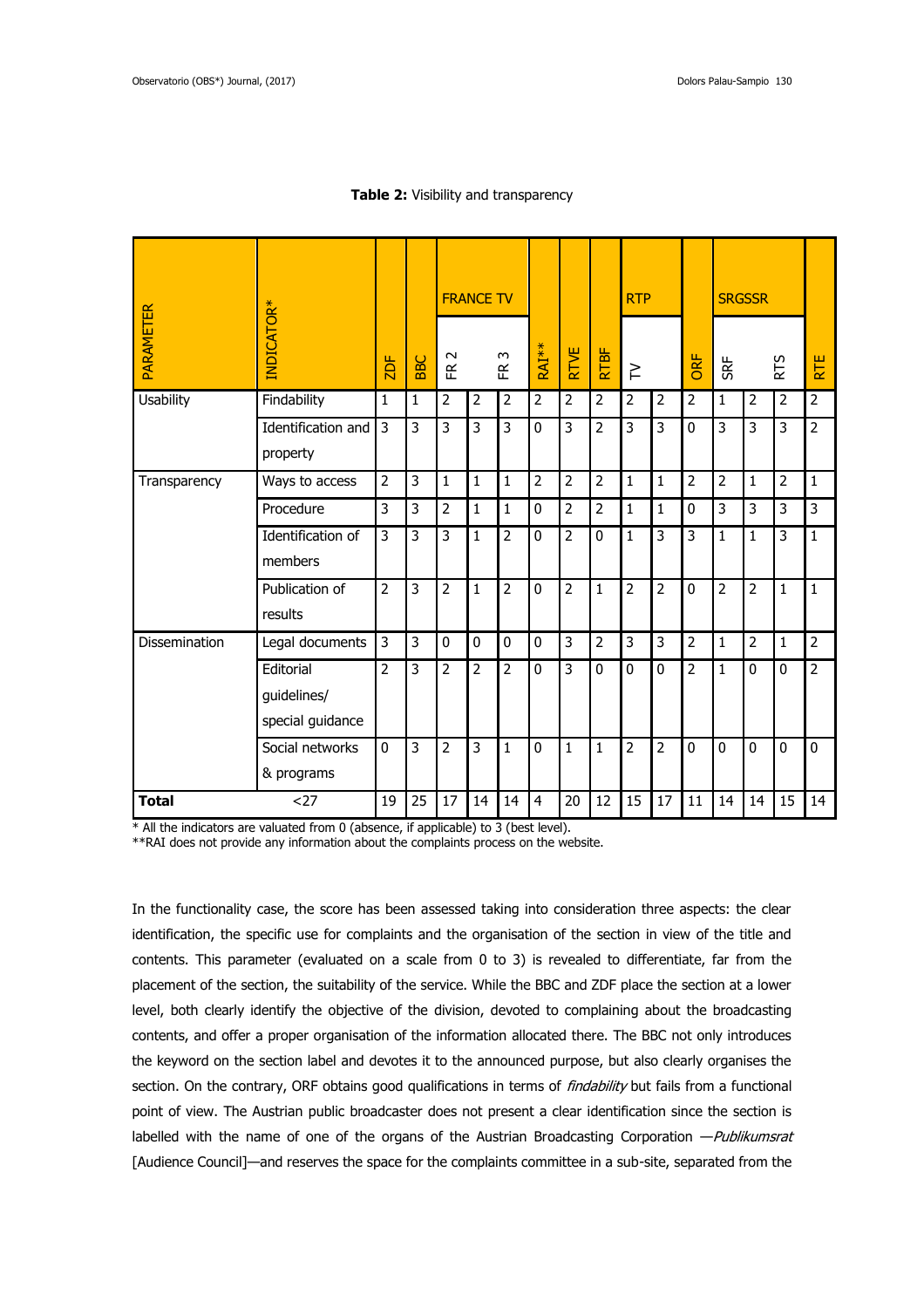complaints formulary. The Belgian francophone broadcaster rebuilt the section in January 2015 in a more logical order.

The parameter transparency tries to evaluate the information offered in terms of access, identification of the responsible body, complaints management and publication of results. Each of these four aspects has been ranked from 0 to 3, so the maximum score for transparency is 12 points. All of the PSB, except the Swiss RSI and SRF, offer a digital formulary to complain, which guarantees the optimum management. Less common are mail addresses, phone or fax numbers together, an option that only BBC or RSI present, while the rest choose between one of them. Taking into consideration the possibilities offered by the website, in terms of information, it is noteworthy that some PSB present scarce details about the responsible body, barely the name (RTÉ) or not even that (RTBF), and some corporations present different strategies depending on the figure, as do France TV, SRGSSR or RTP. The Portuguese PSB presents an extended CV from the radio *provedora* in the same section and only the name and a picture from the TV provedor. In order to check the transparency of the process three aspects have been observed: the information about deadlines, about the procedure and the possibility or not to appeal, scoring a point for every item incorporated. The complete information is enclosed in BBC, ZDF, SRGSSR and RTÉ, but ORF and RTP only respond to one of them, while France TV presents a special case: the *médiateur* of France 2 is the only one that explains that the corporation has two first instance *médiateurs* (France 2 and France 3) and a third one (médiateur des programmes) that acts in second instance, although this fact is not explicit in the concerned section, not even in France 3.

The publication of results is a fundamental point to certify the transparency of the service, but not all the PSB ombudsmen assume this task or carry it out at the highest level (Hasebrink, Herzog and Eilders, 2007: 81), as the BBC does, with a variety of options that includes regular responses to recent complaints—which have either generated significant numbers of complaints or raised relevant issues—, recently upheld or resolved complaints—after referral to the independent Editorial Complaints Unit, those findings are archived in half-yearly reports—and finally, quarterly reports including the appeals to the BBC Trust about Editorial, Fair Trading, TV Licensing and other complaints. Also ranked from 0 to 3, this indicator has been valuated taking into consideration the inclusion on the website of general statistics or resolved cases, the last annual or quarterly reports and a series of them, provided that the website allows the storage. Notwithstanding that, ORF offers no information about the considered issues in the section and RTBF only includes the two last reports (after the rebuilding of the section in January 2015). Once again the differences within a PSB are notable. In France TV, the *médiateur* from France 2 publishes some answered questions and the most recent reports, while the *médiateur des programmes* and the France 3 médiatrice barely offers the last one or two reports. The *mediatore* from RSI refers to some cases, in contrast with the other Swiss *ombudsmann* and *médiatrice*, which provide a series of resolved complaints and an annual report, the first, and the full set of statistics since 1991, the second. RTVE and RTP have similar strategies, supporting quarterly or annual reports and storing the series since the implementation of the figure in both countries in 2006.

The third parameter considered, the dissemination, refers to a range of options including legal and selfregulatory documents in the section but also the dissemination of the activity through social networks and programmes allocated on the website. It is important, in order to raise awareness, to make the audience know the main documents that guarantee the viewer's rights and the self-regulatory norms imposed by the professionals to ensure compliance of the social responsibility. The legal documents considered were the laws, statutes or legal statements that regulate the procedure in the section or that are linked to others. All of these are available in ZDF, BBC, RTVE and RTP, which clearly facilitate the access to this legal background.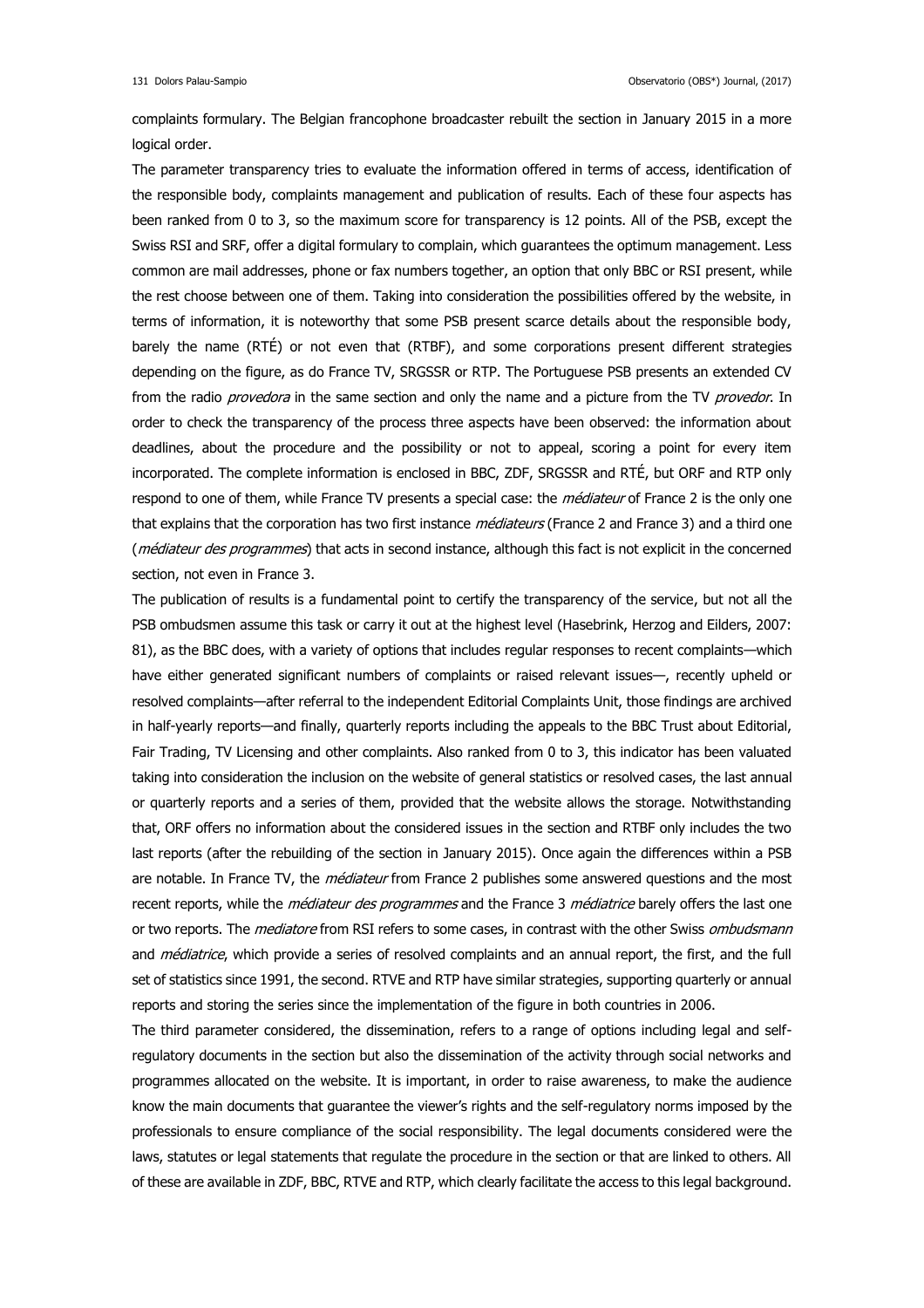ORF and RTBF link with the legal regulation while RTS and RTÉ only do so with some legal articles, and SRF and RSI barely mention the legislative texts relating to this activity. Neither RAI nor France TV offer information or links from the ombudsman section.

Together with the previous documents, the self-regulatory norms constitute the basis to settle the PSB performance, so it is crucial that the viewer knows them (Lauk and Kus, 2012: 171). Half of the PSB offer in the ombudsman sections the possibility to consult these rules. Taking into consideration this fact, the presence but also the *findability* has been valuated from 0 to 3 in this item. Once again the BBC is the most exhaustive, completing the *Editorial Guidelines*—the BBC's values and standards—with Editorial Policy Guidance Notes, with further explanation of their themes and practical tips. RTVE and ORF joined the programming guidelines with child protection standards while RTÉ offer only the first, consigning other selfregulatory documents in the corporate section, as RTP and two of the Swiss regional broadcasters do exclusively. ZDF, SRF and France Télévisions include these documents in a related sub-site, but not directly as a part of the complaints (Programmbeschwerden) or the ombudstelle and médiateurs section.

Media literacy is an important point in the perception and pressure for media accountability, as the Unesco (2011) and other international organisations (Celot, 2009) as well as researchers (Lauk and Kus, 2012: 171; Groenhart, 2012: 201) have noted. This is why in the dissemination section, the use of social networks or broadcast programmes has been analysed in order to contribute to the knowledge of this activity but also to promote critical thinking competences and participatory abilities. The *médiateurs* of France TV and provedores of RTP have a Facebook or Twitter account—sometimes both—and the BBC Trust only the latter. However, the use is very dissimilar, with a more remarkable intensity on the BBC and France 3. Together with the social networks (valuated depending on the account activation and use up to two points in Table 2), another element has been considered that has a pedagogical function, such as the dissemination of programmes dealing with the audience complaints or questions (valuated with one more point). Not all PSB broadcast these programmes<sup>7</sup>, but all that do it offer to the viewers the possibility of accessing it from a section on the website, compensating untimely transmissions. BBC and RTP have both a weekly radio and TV programme—Feedback and Newswatch, on the British broadcaster and Em Nome do Ouvinte and Voz do Cidadão on the Portuguese—while France 3 and RTVE offer the monthly spaces Votre télé et vous and RTVE responde. RTBF broadcast MediaLog, a monthly media magazine, the contents of which are devoted to answering audience questions and reactions collected by the mediation service, but not conducted by the médiatrice herself (until January 2015 it was not possible to find any link or mention in the section).

### Comparative with the Hallin and Mancini model

The PSB complaints procedures analysed are only partially coherent with the Mediterranean, Democratic Corporate and Liberal systems proposed by Hallin and Mancini (2004). While we can clearly identify common traits among three of the Mediterranean PSB, the similarity between those originally included in the Democratic Corporate is not so evident when trying to define them. So in this way, RTP, RTVE and France TV opt for versions of the ombudsman role, with resolute and conclusive functions, a personality-centred profile and a pedagogical orientation, including TV programmes conducted by them. In these cases the election and professional links with the PSB are quite high, as in the Belgian RTBF. The Swiss SRGSSR share the election of a single player but with different characteristics, since in the Helvetian country the audience council makes the appointment of the ombudsman and its role has a conciliator profile.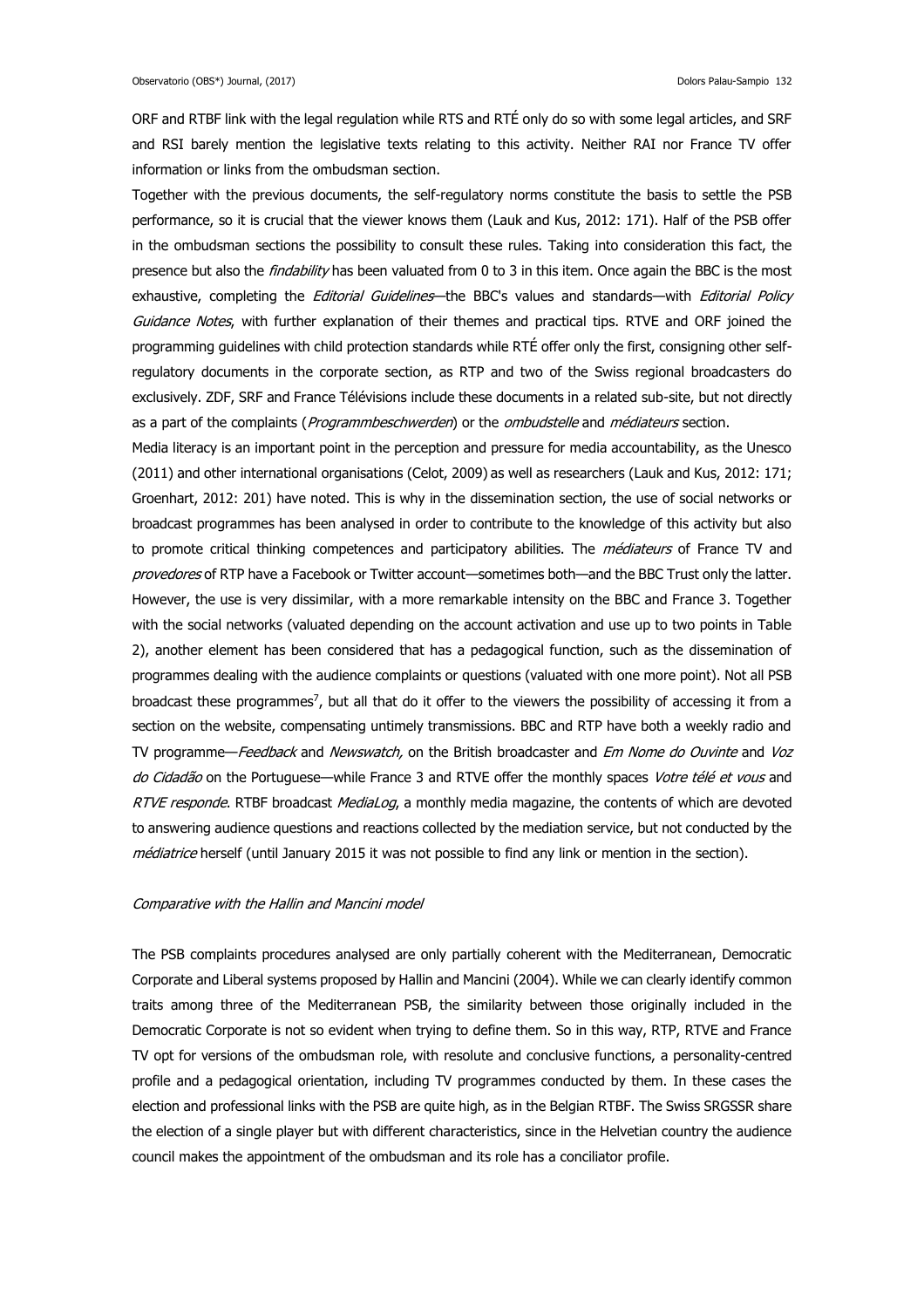Austria and Germany, both representatives of the Democratic Corporate system in the Hallin and Mancini classification, also left the complaints management in the hands of the audience councils but the scope of their work is quite different, because the Austrian ORF acts mainly as a filter to support complaints addressed to the Federal Communications Board. The German ZDF Fernsehrat, however, offers a complaints resolution and follows a process at various stages, inspired by the British BBC (Polenz, 2009). The Irish RTÉ, framed as the BBC within the Liberal system, shares the multistage resolution model but, instead of the British BBC Trust, the internal process does not incorporate any independent board. In addition, in both cases it is possible to find significant differences in visibility and transparency between the two representatives of the Liberal and Democratic Corporate model.

The Italian RAI, as previously noted, represents a quite exceptional case on the European PSB complaints management field, because of the lack of explanation about the process or the absence of a section on the website. In this country, framed in the Mediterranean or pluralistic Polarized Model, apart from viewers' associations, two and oficial reports—Monitoraggio della qualità dei programmi Rai [Quality monitoring programs] and Rapporto Corporate Reputation [Rai Report Corporate Reputation]<sup>8</sup>—are responsible for supervising the compliance of the PSB standards (Santori and Ferrigni, 2005: 162).

### **Conclusions**

Media accountability in Europe has been defined as "a highly fragmented picture" (Baldi, 2007: 18) and we can use the same expression to identify the complaints procedure established in the analysed PSB, as it is possible to find a great diversity of options, despite the converging media governance arrangements in Europe (Bardoel, 2007; Wagner and Berg, 2015). The differences concern not only the number of responsible bodies in charge but also their performance. Three of the PSB have more than one figure playing the ombudsman role—either regionally (Switzerland), for radio and TV (RTP), or for channels and contents (France Télévisions)—and the results in terms of visibility and transparency present some internal differences.

Even though the research is confined to complaint procedures, this mechanism represents an important tool in the accountability system, since it deals with viewers' concerns on both the citizen and consumer sides (Hasebrink et al., 2007). The PSB considered in the study have implemented a particular mechanism to deal with viewers' complaints but one can find substantial differences among the corporations, in a range between the less developed, as is the case of the Italian RAI, and the BBC, presenting the most elaborate process.

The election of staff members and their designation are critical points, in terms of independency (Hulin, 2005: 93; Van Dalen and Deuze, 2006; Evers, 2012: 241), in five PSB (RTVE, RTP, France Télévisions, RTÉ and RTBF). According to the visibility and transparency ranking, three of the ombudsmen figures meet two thirds of the criteria, but most of them barely overcome the half way point (14–17 points out of 27). Three of the PSB complaints services analysed (RAI, ORF and RTBF) do not even reach this amount.

There is also an important task in improving the commitment to media literacy in two directions. Firstly, increasing the transparency, giving regular account of the activity (Lauk and Kus, 2012) or taking advantage of the social networks and of the broadcasting programmes to engage the debate and the dialogue (Leal et al, 2012). Secondly, providing access—from the complaints sections—to legal and self-regulatory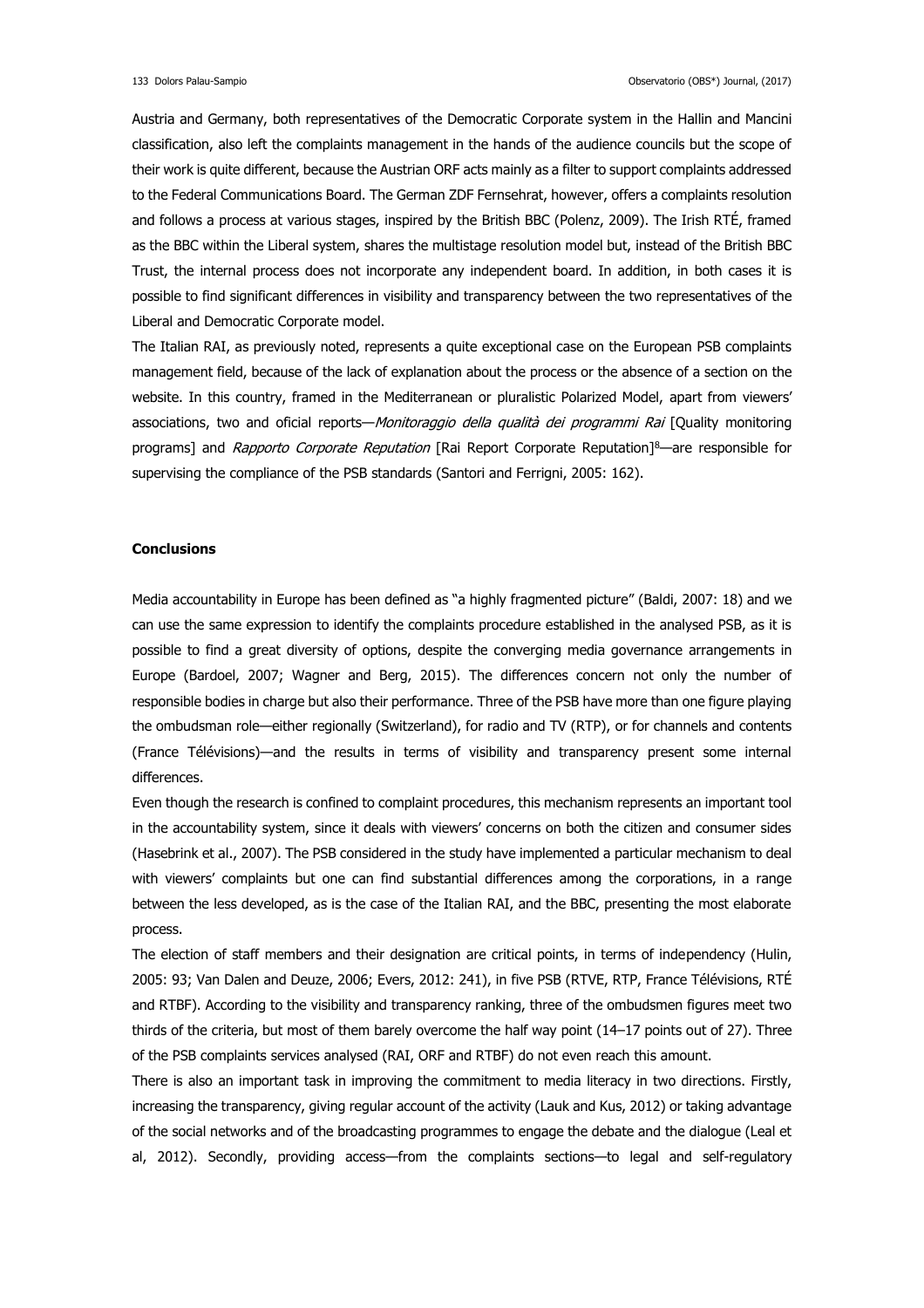documents, besides the annual reports of activity, which contributes to a better understanding of the PSB (Glasser and Ettema, 2008; Lauk and Kus, 2012).

The results show that there is no complete equivalence between the Hallin and Mancini models and the PSB viewers' complaints management. Although there are some Mediterranean coincidences (between France Télévisions, RTVE and RTP), the heterogeneity of models and procedures is predominant in the complaints sections of the West European PSB.

Our concern was to analyse the mechanisms implemented by ten European PSB to deal with complaints, this is, institutionalised online instruments provided by the media corporations. This means a specific area in the accountability and audience rights field. As other researchers have pointed out, we should look at accountability institutions as a system or a network of infrastructures (Ruß-Mohl in Glowacki, 2012: 287) and improve the study of the underrepresented users' perception of media accountability (Groenhart, 2012).

### **Notes**

1. Most of these organisations are grouped in the European Alliance of Listeners' and Viewers' Associations (EURALVA) and the European Association for Viewers' Interests (EAVI).

2. The word Ombudsman has Scandinavian roots—it is a fusion of *ombud* (representative) and *man* (person)—, and first appeared in the Swedish Constitution in 1809, to refer—in a country exhausted by the war and the damaged harvest—to the public advocate, appointed by the Parliament to ensure citizens' rights (Nilsson, 1986).

3. Although this is the official date recognised by the Organization of News Ombudsmen (ONO), which groups together the Ombudsmen around the world, some authors place the start in 1913, promoted by Ralph Pulitzer, who created the Bureau of Accuracy and Fair Play in The New York World (Béal, 2008). Other sources link their origin to even earlier, associated to the performance of some Japanese newspapers in the 1920s (Faria, 1998; Dorvkin, 2005). Elia (2007) contends that the character of the latter is not equitable with the current ombudsmen.

4. The mission statement and functions are detailed at [http://newsombudsmen.org/about](http://newsombudsmen.org/about-ono)[ono](http://newsombudsmen.org/about-ono)

5. Patrick Pexton, the last Ombudsman of the *Washington Post*, was replaced by a person in charge of answering online readers' comments: <http://links.uv.es/yZbkm0W>

6. The information is published at [http://www.rte.ie/about/en/information-and](http://www.rte.ie/about/en/information-and-feedback/complaints/2012/0222/291660-complaints-procedure)[feedback/complaints/2012/0222/291660-complaints-procedure](http://www.rte.ie/about/en/information-and-feedback/complaints/2012/0222/291660-complaints-procedure)

7. Though not precisely a TV ombudsman programme, RAI offers since 2005 the weekly  $TV$ Talk, a magazine devoted to analyse and comment relevant TV events or controversies.

8. Reports are included on the website: [http://www.rai.it/dl/rai/text/ContentItem-6ffdb289-](http://www.rai.it/dl/rai/text/ContentItem-6ffdb289-357e-41a8-9472-c3509ff64f1e.html?refresh_ce) [357e-41a8-9472-c3509ff64f1e.html?refresh\\_ce](http://www.rai.it/dl/rai/text/ContentItem-6ffdb289-357e-41a8-9472-c3509ff64f1e.html?refresh_ce)

### **References**

Agnès, Y. (2008). Les médiateurs de presse en France. Les Cahiers du journalisme 18(8), 34-46.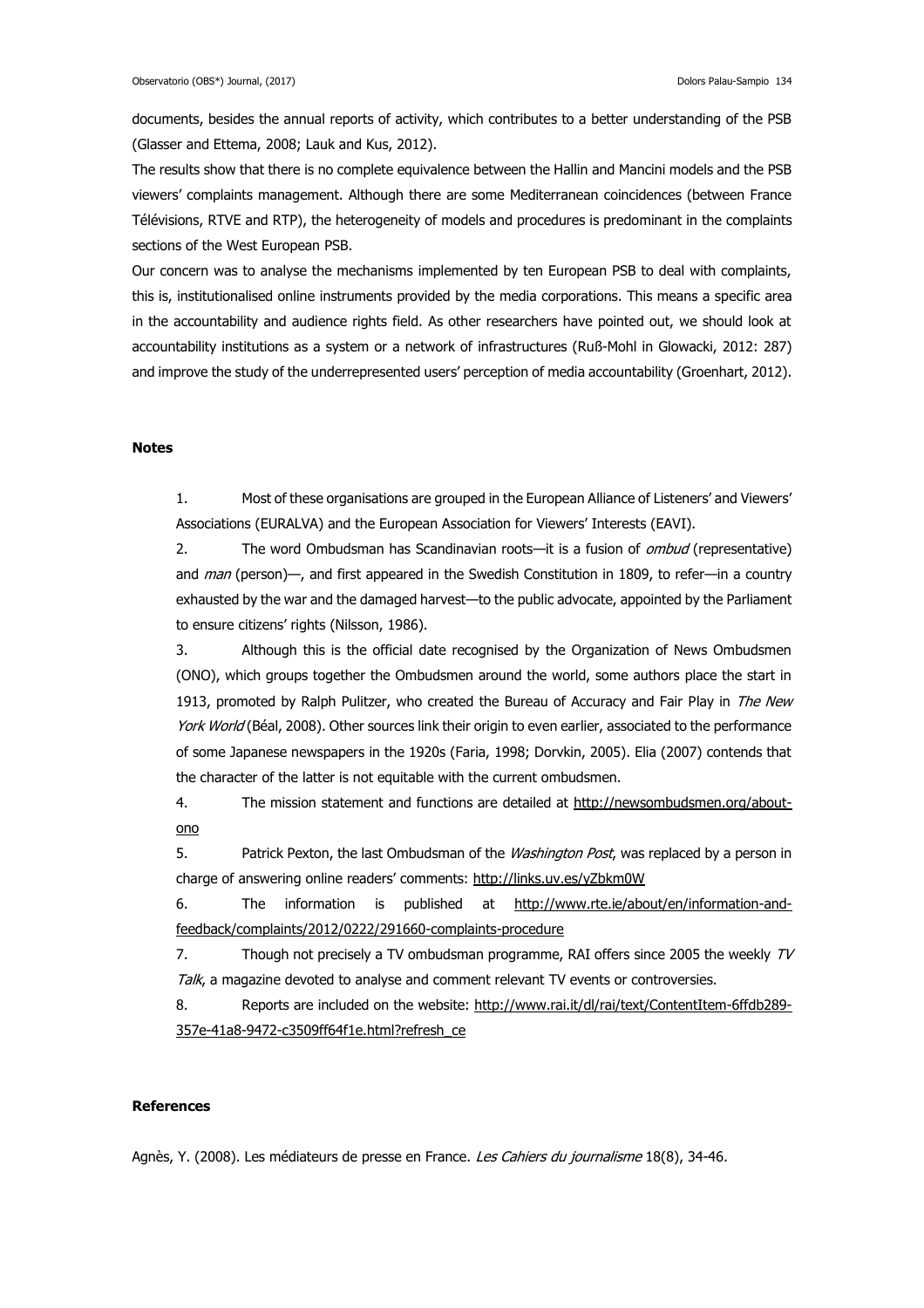- Aznar, H. (1999). Comunicación responsable. Deontología y autorregulación de los medios. Barcelona: Ariel Comunicación.
- BBC (British Broadcasting Corporation). Section 19: Accountability BBC Trust. In: Editorial Guidelines. Retrieved from<http://www.bbc.co.uk/editorialguidelines/guidelines>
- Bardoel, J. (2007). Converging media governance arrangements in Europe. In: Terzis G (ed.) European media governance: national and regional dimensions. Bristol: Intellect Books, pp. 446-458.
- Bardoel, J. and D'Haenens, L. (2004). Media meet the citizen: Beyond market mechanisms and government regulations. European Journal of Communication 19 (2), 165-194. doi:10.1177/0267323104042909
- Bardoel, J. and D'Haenens, L. (2008). Reinventing public service broadcasting in Europe: prospects, promises and problems. Media, culture, and society 30 (3), 337-355. doi:10.1177/0163443708088791.
- Béal, F. (2008). Médiateurs de presse ou press ombudsman. La presse en quête de crédibilité a-t-elle trouvé son Zorro? Alliance internationale de journalistes. Retrieved from [http://www.alliance](http://www.alliance-journalistes.net/IMG/pdf/mediateur_int_exe_bat.pdf)[journalistes.net/IMG/pdf/mediateur\\_int\\_exe\\_bat.pdf](http://www.alliance-journalistes.net/IMG/pdf/mediateur_int_exe_bat.pdf)
- Bernier, M.-F. (2003). L'ombudsman français de la Société Radio-Canada: un modèle d'imputabilité de l'information. Canadian Journal of Communication 28(3), 341-357.
- Bernier, M.-F. (2011). La crédibilité de médiateurs de presse en France chez les journalistes du Monde, de RFI et de France 3. Les Cahiers du journalisme 22/23, 200-215.
- Bertrand, C.-J. (2000). Media ethics and accountability systems. New Brunswick: Transaction Publishers.
- Celot, P. (2009) (ed.). Media Literacy European Policy Recommendations. EAVI's version. Retrieved from [http://ec.europa.eu/assets/eac/culture/library/studies/literacy-criteria-report\\_en.pdf](http://ec.europa.eu/assets/eac/culture/library/studies/literacy-criteria-report_en.pdf)
- Christians, C.G., Theodore, G.L., McQuail, D. et al. (2009). Normative Theories of the Media: Journalism in Democratic Societies. Urbana and Chicago: University of Illinois Press.
- Dahlgren, P. (1995). Television and the public sphere: Citizenship, democracy and the media. London: Sage.
- De Haan, Y. and Bardoel, J. (2011). Coming out of the ivory tower. Dutch Public Broadcasting's accountability policy. Medien Journal 35 (3), 29-43. Retrieved from <http://hdl.handle.net/2066/125904>
- De Haan, Y. and Bardoel, J. (2012). Accountability in the newsroom: Reaching out to the public or a form of window dressing? Studies in Communication Sciences 12 (1), 17-21. doi:10.1016/j.scoms.2012.06.005.
- Dennis, E.E., Gillmor, D.M. and Glasser, T.L. (Eds.). (1989). *Media freedom and accountability*. New York: Greenwood Press.
- Domingo, D. and Heinonen, A. (2008). Weblogs and journalism. Nordicom Review 29(1), 3-15.
- Eberwein, T., Susanne, F., Epp, L. et al. (eds) (2011). Mapping Media Accountability in Europe and Beyond. Cologne: Herbert von Halem.
- Eberwein, T. and Porlezza, C. (2014). The Missing link: Online media accountability practices and their implications for European media policy. Journal of Information policy 4: 421-443. Retrieved from <http://www.jstor.org/stable/10.5325/jinfopoli.4.2014.0421>
- Elia, C. (2007). Gli ombudsman dei giornali come strumento di gestione della qualità giornalistica. PhD Thesis, Università della Svizzera italiana. Retrieved from <https://doc.rero.ch/record/7972/files/2007COM006.pdf>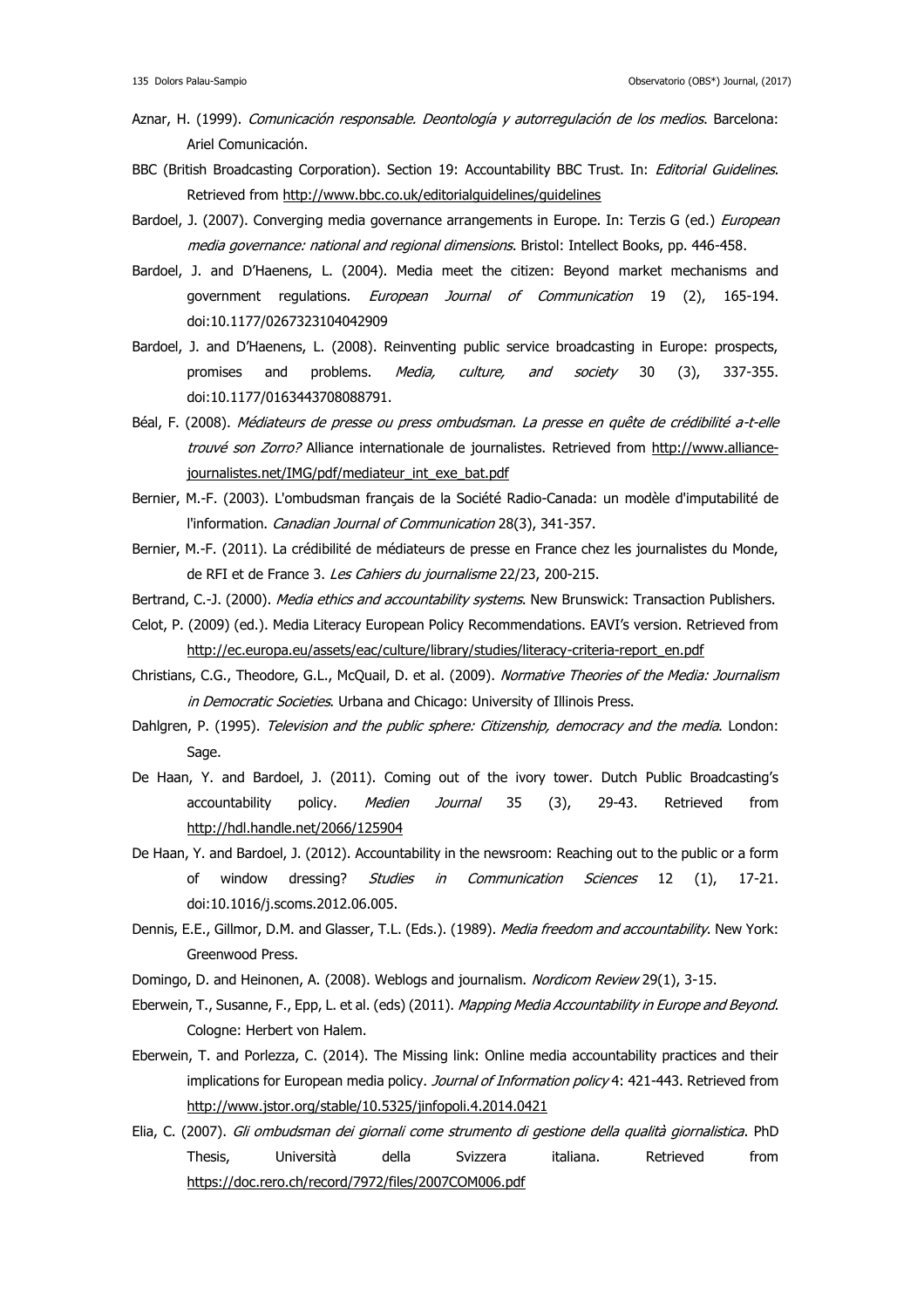- Evers, H.J., Groenhart, H., and van Groesen, J. (2010). The News Ombudsman: Watchdog or Decoy? Diemen: AMB.
- Evers, H.J. (2012). The news ombudsman: Lightning rod or watchdog? Central European Journal of Communication 5 (2), 224-242.
- Faria, J. (1998). O ombudsman e o público. Extract of the Master dissertation, Universidade Federal do Rio de Janeiro, Brasil. Retrieved from <http://www.observatoriodaimprensa.com.br/news/showNews/mo051098.htm>
- Fengler, S., Eberwein, T. and Leppik-Borg, T. (2011). Mapping Media Accountability in Europe and Beyond. In: Eberwein, T., Fengler, S., Lauk, E. et al. (eds). Mapping Media Accountability in Europe and Beyond. Cologne: Herbert von Halem, pp. 7-21.
- Fenton, N. (2010). Drowning or waving? New media, journalism and democracy. In: Fenton, N. New media, old news: journalism and democracy in the digital age. London: Sage, pp. 3-16.
- Freundt-Thurne, U. (2009). El manejo de la confianza y la credibilidad periodísticas como activos intangibles en las empresas de comunicación. Folios 18-20, 83-93
- Glasser, T.L. (1999). L'ombudsman de presse aux Etats-Unis. In: Bertrand JC (ed.) L'Arsenal démocratique: Médias, déontologie et M\*A\*R\*S. Paris: Economica, pp. 277-284.
- Glasser, T.L. and Ettema, J.S. (2008). Ethics and eloquence in journalism: An approach to press accountability. Journalism Studies 9 (4), 512-534. doi:10.1080/14616700802114183.
- Glowacki, M. (2012). Media accountability and transparency. Interview with Prof. Dr. Stephan Ruß-Mohl. Central European Journal of Communication, 5.2 (9), 285-288.
- Goulet, V. (2004). Le médiateur de la rédaction de France 2. L'institutionnalisation d'un public idéal. Questions de communication 5, 281-299.
- Groenhart, H. (2012). Users' perception of media accountability. Central European Journal of Communication 5.2 (9), 190-203.
- Groenhart, H. (2013). Improving journalism students or the profession? Five arguments for public media accountability. In: *3r World Journalism Education Conference*, 3-5 July, Mechelen (Belgium).
- Gutiérrez-Coba, L., Salgado-Cardona, A. and Gómez-Díaz, J.A. (2012). Calidad vs. Credibilidad en el periodismo por internet: batalla desigual. Observatorio (OBS) Journal 6 (2), 157-176. Retrieved from<http://obs.obercom.pt/index.php/obs/article/view/564>
- Hallin, D.C. and Mancini, P. (2004). Comparing Media Systems. Three models of media and politics. Cambridge: Cambridge University Press.
- Hasebrink, U, Herzog, A. and Eilders, C. (2007). Media users' participation in Europe from a civil society perspective. In: Baldi, P. and Hasebrink, U. (eds). Broadcasters and Citizens in Europe: Trends in Media Accountability and Viewer Participation. Bristol: Intellect Books, pp. 75-91.
- Hasebrink, U. (2012). The role of the audience within media governance: The neglected dimension of media literacy. Medijske studije 3(6), 58-72.
- Heikkilä, H., Domingo, D., Pies, J. et al. (2012). Media accountability goes online. A transnational study on emerging practices and innovations [MediaAct working paper]. Retrieved from <http://links.uv.es/2Nr11lH>
- Hermida, A. (2010). Let's talk: How blogging is shaping the BBC's relationship with the public. In: Monaghan G and Tunney S (eds) Web Journalism: A New Form of Citizenship. Eastbourne: Sussex Academic Press, pp. 306-316.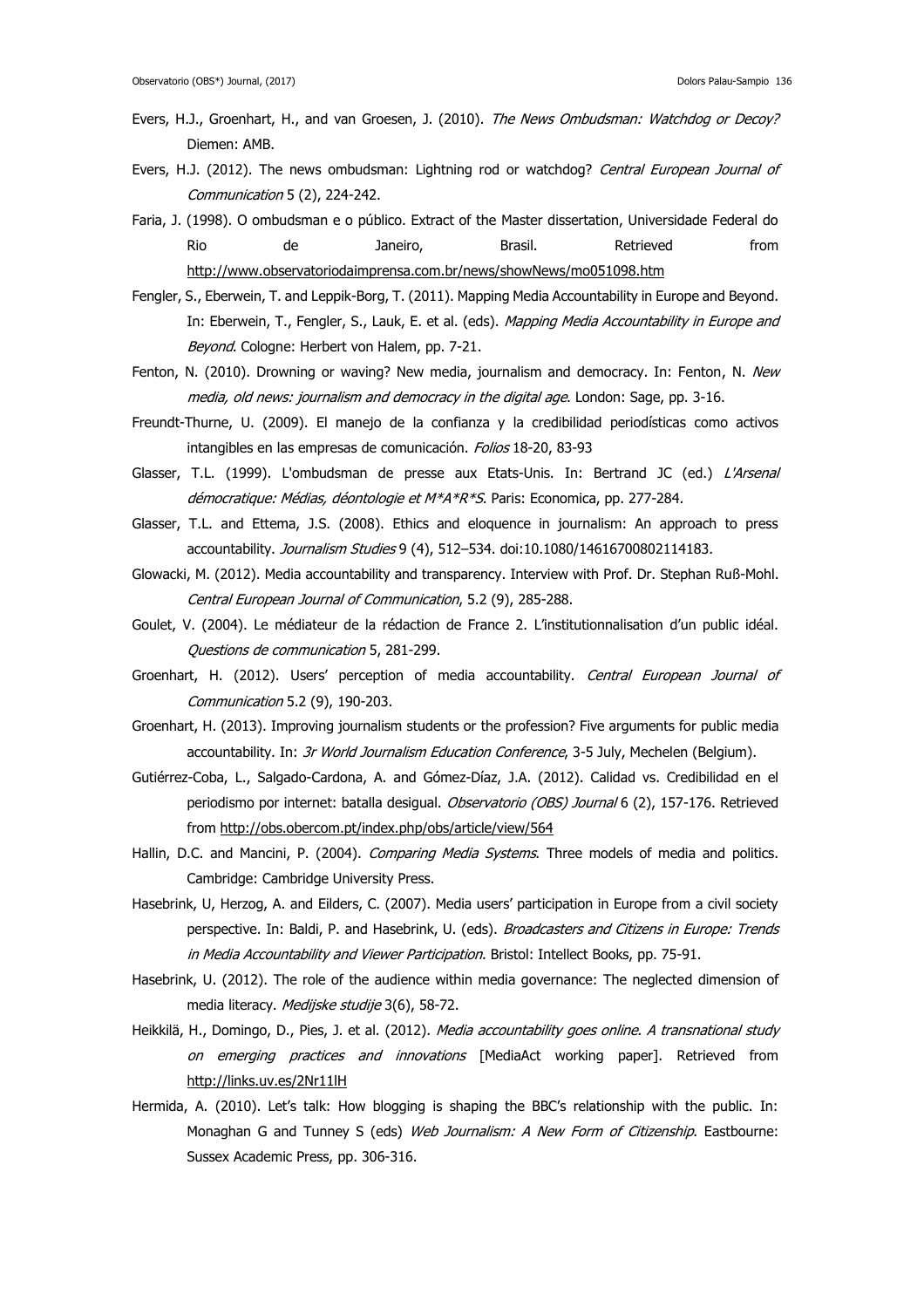- Holt, K. and Von Krogh, T. (2010). The citizen as media critic in periods of media change. *Observatorio* (OBS) 4.4, 287-306. Retrieved from<http://obs.obercom.pt/index.php/obs/article/view/432>
- Hovland, C.I. and Weiss, W. (1951). The influence of source credibility on communication effectiveness. Public opinion quarterly 15 (4), 635-650.
- Hulin, A. (2005). France. In: Baldi, P. (ed). Broadcasting and Citizens: Viewers' Participation and Media Accountability in Europe.
- Iosifidis, P. (2007). Public television in the digital era: Technological challenges and new strategies for Europe. New York: Palgrave.
- Jakubowicz, K. (2010). From PSB to PSM: A new promise for public service provision in the information society. In: Klimkiewicz, B. (ed.) Media Freedom and Pluralism: Media Policy Challenges in the Enlarged Europe. Budapest: Central European University Press.
- Kovach, B. and Rosenstiel, T. (2001). The elements of journalism. What Newspeople should know and the Public should expect. New York: Crown.
- Lauk, E. and Kus, M. (2012). Editors' introduction: Media accountability—between tradition and innovation. Central European Journal of Communication, 5.2 (9), 168-174.
- Leal, F.O., Leal Filho, L. and Martins da Silva, L. (2012). Radio ombudsman services of Brazilian Public Radio (EBC) as media accountability instruments. Central European Journal of Communication 5.2 (9), 275-283.
- Maier, S.R. (2005). Accuracy matters: A cross-market assessment of newspaper error and credibility. Journalism & Mass Communication Quarterly 82(3), 533-551. doi: 10.1177/107769900508200304.
- McQuail, D. (1992). Media Performance. Mass Communication and the Public Interest. London: Sage.
- McQuail, D. (2003). *Media accountability and freedom of publication*. New York: Oxford University Press.
- Metzger, M., Flanagin, A.J., Eyal, K. et al. (2003). Credibility for the 21st century: Integrating perspectives on source, message, and media credibility in the contemporary media environment. In: Kalfleisch, P. (ed). Communication yearbook 27. Mahwah: Lawrence Erlbaum, pp. 293-335.
- Mollerup, J. (2011). On public service broadcasting and ombudsmanship. In: Unesco (ed) Professional journalism and self-regulation. New Media, Old Dilemmas in South East Europe and Turkey. Paris: Unesco, pp. 99-119.
- Morville, P. and Rosenfeld, L. (2007). Information Architecture for the World Wide Web. Sebastopol: O'Reilly Media.
- Nielsen, J. (2012). Introduction to Usability. Retrieved from [http://www.nngroup.com/articles/usability-](http://www.nngroup.com/articles/usability-101-introduction-to-usability)[101-introduction-to-usability](http://www.nngroup.com/articles/usability-101-introduction-to-usability)
- Nilsson, P.E. (1986). El Ombudsman, Defensor del Pueblo o qué. In: Fix-Zamudio, H. (ed.) La Defensoría de los Derechos Universitarios de la UNAM y la institución del Ombudsman en Suecia. México: UNAM, pp. 9-21.
- ONO (Organization of News Ombudsmen) Regular members. Retrieved from <http://newsombudsmen.org/about-ono>
- Palau Sampio, D. and Gómez Mompart, J.Ll. (2013). La calidad como columna vertebral de la confianza en los medios. In: ICA Regional Conference, 18-19 July, Málaga (Spain).
- Polenz, R. (2009). Nur die Befriedung von Querulanten? Das Beschwerdemanagement des Fernsehrats. In: 2009 Themen des Jahres, pp. 57-60. Retrieved from [http://www.zdf](http://www.zdf-jahrbuch.de/2009/themen_des_jahres/polenz.php)[jahrbuch.de/2009/themen\\_des\\_jahres/polenz.php](http://www.zdf-jahrbuch.de/2009/themen_des_jahres/polenz.php)